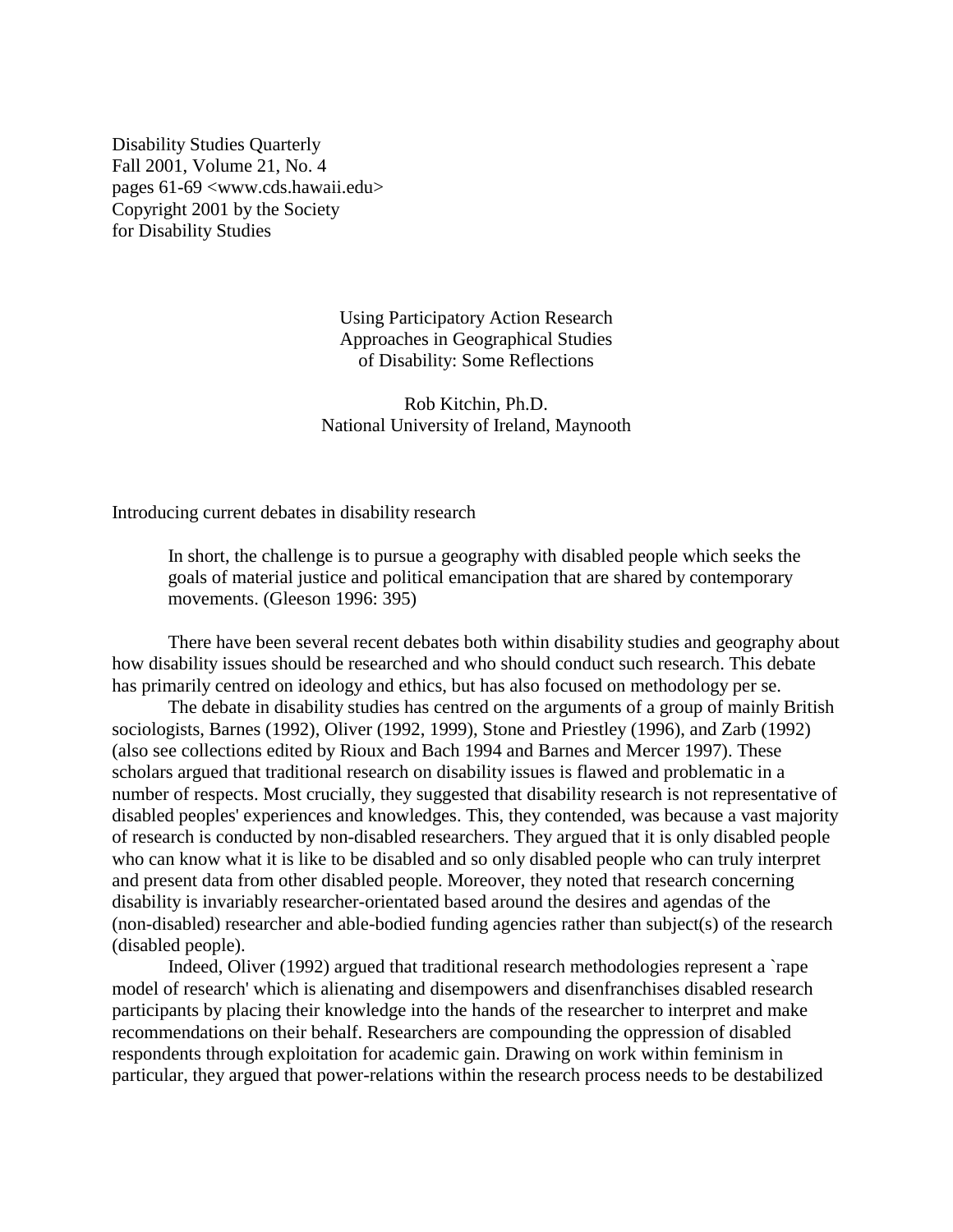and the research agenda wrestled free from academic researchers still using traditional research methodologies. As such, they called for the adoption of research strategies that are both emancipatory (seeking `positive' societal change) and empowering (seeking `positive' individual change through participation).

 In geography, the debate between the Reg Golledge (1993, 1995, 1996) on the one hand and his opponents, Ruth Butler (1995), Brendan Gleeson (1996), Rob Imrie (1996) and Hester Parr (1997), focused on conceptions of disability, understandings of space, ideology and methodology. Essentially, Golledge argued for the development of a geography of and for disabled people conceptualising disability as a function of impairment and conducting studies of (subjects of research) and on behalf of disabled people (beneficiaries of research). Within his position geographic research was cast as an objective, scientific pursuit, where space was conceived as an absolute entity with a fixed Euclidean geometry.

 His detractors questioned the basis of such a geography, and instead advocated the search for a geography with disabled people which conceptualised disability as a function of social construction. Within their position geographic research was cast as a situated, political and ethical endeavour and space was conceived of as a social production. In other words, the two proposed approaches to geographical studies of disability were in direct opposition to one another: politically-neutral versus politically-charged; medical model versus social model; space as mere backdrop to life versus space as an active shaper of people's lives.

 The upshot of the debate within geography is that despite Golledge's continued resistance to emancipatory and political approaches there is a broad agreement amongst geographers studying disability of the utility and need for such approaches (see Dyck 2000; Chouinard 1997, 2000; Gleeson 2000; Kitchin 1999a; Wilton 2000). How to successfully implement such an approach though is still being explored. The interviews and the three empirical projects reported here sought to determine whether the ideas developed (but largely unimplemented) by Barnes, Oliver, Stone and Priestley, and Zarb, might be a fruitful approach to developing emancipatory and empowering geographies of disability.

#### Methodology

 The initial research project consisted of two phases. In the first phase, disabled people's opinions on disability research were solicited through in-depth interviews with 35 disabled people with a variety of physical, sensory and mental impairments. The majority (26) of them were working in the disability field for a variety of organisations. The remainder were either attending a training course or day centre at the Irish Wheelchair Association, Clontarf. Seventeen of the interviewees either lived in the Belfast Urban Area or within 15 miles of Belfast city centre and the other 18 either in Dublin or County Kildare.

 Interviewees in Belfast were sampled using a snowballing method with initial contacts supplied by Disability Action. Interviewees in Dublin were arranged by the Irish Wheelchair Association and in County Kildare using a snowball sample. All the data were collected between March and November 1998 by the author. Interviews lasted from twenty five minutes to over three hours. Twenty four of the respondents were interviewed separately, either in their home or place of work, two were interviewed as a pair, and the remaining nine in two focus groups of six and three (these were the training centre and day centre attendees). Interviews were taped except in one case where notes were made by both interviewer and interviewee. Respondents were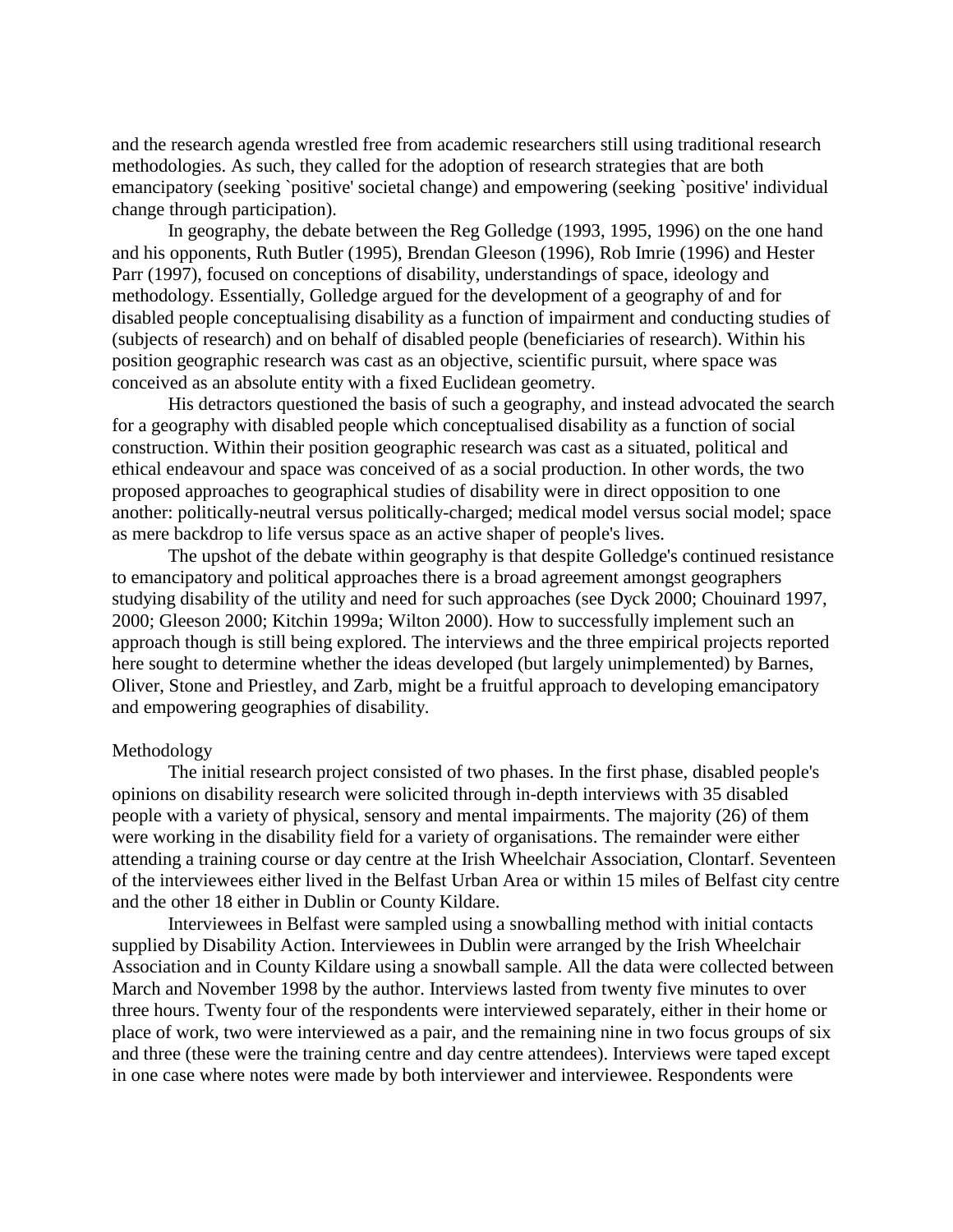interviewed using an interview guide approach (see Kitchin and Tate 1999). The issues covered in the course of the interview included: whether respondents had taken part in research and their experiences; their general opinions concerning research; whether they thought research had served/was serving disabled people well; how research on disability should be conducted; who should conduct research on disability; and finally what they would like to be researched.

 The second stage consisted of implementing two participatory action research (PAR) projects (one in Belfast, Northern Ireland, and one in Dublin, Ireland). This second phase has subsequently been followed by another on-going PAR project in Newbridge, Ireland. Simply stated, PAR aims to re-negotiate the position of `the researched' to one of co-researchers involving participants in every stage of the research process from the design stage to the writing of the research results. As such, PAR is an attempt to address the problems of representiveness and unequal power arrangements between researcher and researched within social research. The philosophy behind PAR then is to try and facilitate a moral geography of social action through the facilitation of studies with and by research subjects. Here, the role of the academic becomes enabler or facilitator: the academic takes an supportive position and seeks to inform and impart knowledge and skills to the research subjects who co-direct the project.

## Findings from the Interviews

 The interviews revealed a number of interesting themes about how disabled people themselves view research concerned with disability issues (see Kitchin 2000 for a full account). The majority of interviewees were of the opinion that research concerning disability issues is important and needed. This is not to say that interviewees accepted research non-critically. Some warned that research needs to be carefully selected, presented in a way that is unambiguous, has clear connections between theory and the lives of disabled people, and needs to be acted upon. In their opinion, most research seemed to be ineffective at changing social relations `on the ground,' failing to transfer from academic realm to the 'real world.'

 When asked whether they felt that disability research as practised was serving/had served disabled people well the interviewees were divided. Some felt that research had/was serving disabled people well and was helping to dismantle disabling barriers and others thought research was helping to reproduce particular problems.

 Many of the problems noted by the British sociologists as detailed above were articulated. For example, some interviewees worried that much research was not representative of their views because it was conducted by people who did not know what it was like to be disabled. Their opinions were based not only on their perceptions of research, but also their experiences of taking part in studies. Many of these experiences were negative and some interviewees felt they had been exploited - their knowledge and experiences `mined' by the researcher(s) who were then never heard of again and whose research had made no or little perceivable impact on their daily living.

 All but three of the interviewees were of the opinion that disability research should involve disabled people beyond the subject source. Rather than research being conducted solely by disabled people, however, it was argued that the way forward was a collaboration of disabled people and (non-disabled) academics through consultation and partnerships. The role of nondisabled researchers was seen as important for a variety of reasons. For some interviewees, the disabled status of the researcher was simply not an issue as long as the researcher was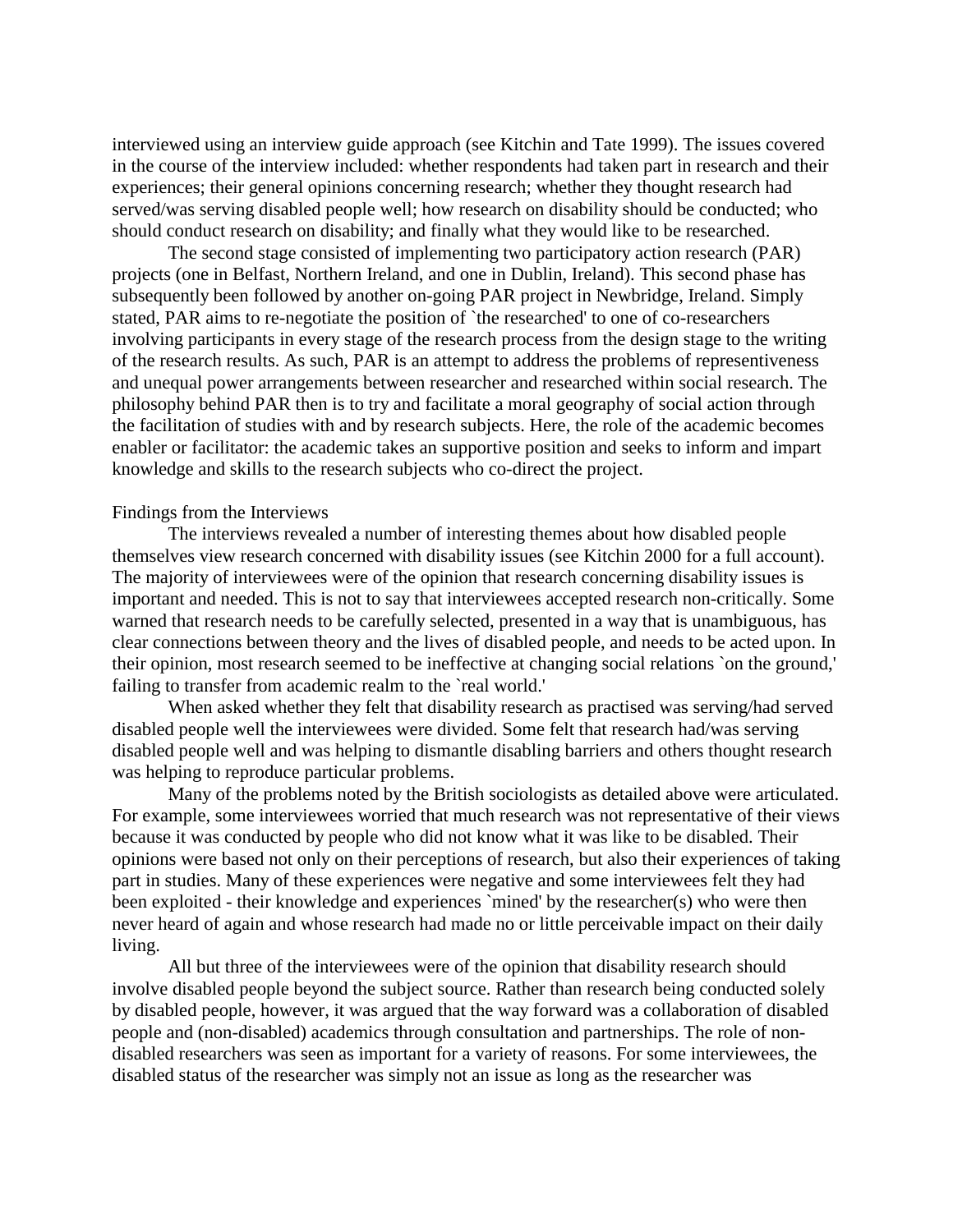approaching the research from a `disabled-friendly' position. Others recognised that disability issues extend beyond disabled people to include carers, family members and service provides. To many of the interviewees in this study, alienating researchers who are non-disabled allies is counter-productive and does not aid the disability movement's cause. Some were concerned that the removal or discrediting of non-disabled researchers from disability studies would leave the fledgling field in the hands of a small number of disabled academics who are already seen as having their own agenda.

 Interviewees suggested two potential approaches to combat some of the issues described above. The first was a consultant approach. Here, the academic would retain control of the research process and the questions being asked, but the participants get the opportunity to correct misinterpretations and influence the direction of the research. The second, more popular approach, was a partnership approach where instead of merely advising the researchers disabled people were full partners in the project. In every case, respondents expressed enthusiasm at the prospect of PAR projects being undertaken in their local area, but when offered the opportunity to take part in this research without fail the interviewees (including strong advocates of inclusion) declined, bar three (these were the three most prominent and politically active interviewees who were keen to explore any avenue that would aid the cause of the disability movement).

### The PAR Projects

 Each of the PAR projects focused on a different aspect of disability. The first project investigated disabled people's access to family planning clinics, sex education and sexual health in Northern Ireland (see Anderson and Kitchin, in press, for full results). The chosen method of data generation was a short questionnaire that was mailed to all family planning clinics in the Province in August 1998.

 The survey consisted of two sections. In the first section the clinic staff were asked to assess the overall accessibility of the clinic and conduct an access audit of their building. In the second section the clinic staff were asked about information access and specific services. The questionnaire was anonymous to encourage responses without fear of undue publicity. The aim was to assess the accessibility of the clinics, not to make scapegoats of particular clinics.

 The second project investigated disabled children's access to schools in County Kildare, Ireland in light of the Irish Education Act 1998 (see Kitchin and Mulcahy 2000 for full results). The chosen method of data generation was a questionnaire survey that was mailed to all first level (age 5-11) and second level (age 12-18) schools in county. The survey comprised of six short sections: (1) school details, (2) a census of numbers of pupils, including those with different disabilities, (3) school policy, (4) access and provision, (5) plans for the future, (6) further comments. To complement the survey data, a random selection of 10 school principals, who indicated that they would be willing to discuss further issues raised in the survey, were interviewed. Interviews were conducted over the telephone and were recorded and transcribed in full.

 The third project was an access mapping of Newbridge, County Kildare conducted with Newbridge Access Group. The project is divided into three parts. The first part was to map levels of access in the town (see Kitchin 1999b; Kitchin and Law 2001, see http://www.may.ie/staff/rkitchin/newbridge.htm for access maps). The second was a public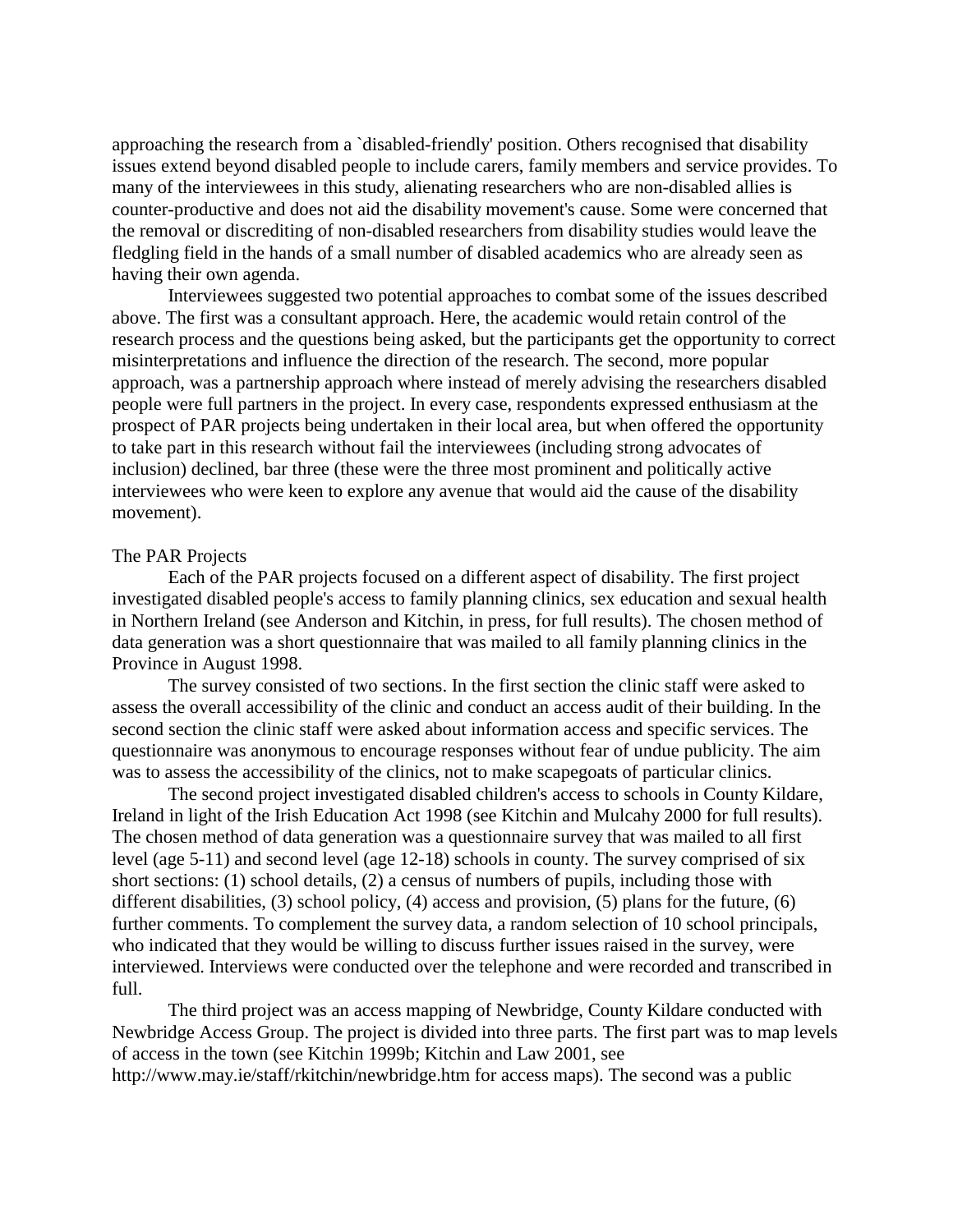exhibition of the maps and photographs developed from the first part displayed in several places. The third part is to produce an accompanying guide including a list of the most pressing problems and a guide to good practice. The project as a whole will be used to lobby the local council and businesses in Newbridge to tackle existing problems and to adopt more disabledfriendly planning approaches in the future. One result so far has been that the Newbridge Access Group have spoken with a number of key people.

### Experiences of using PAR

 It is fair to say that none of the three projects ran smoothly. The two initial projects were hampered by four principal factors. The first was each project only consisted of a partnership between myself and one other person. As discussed earlier, whilst enthusiastic, the disabled people interviewed were very reluctant to commit themselves to a project. This was due to a number of factors such as a the time involved, a lack of confidence, and, as explained below a lack of familiarity with myself. Both the individuals who did take part worked full-time: Paul at the Family Planning Association in Belfast; and Frank as a disability activist (secretary of both the European Union's Disability Forum, and Disabled People's International).<sup>1</sup>

 Second, both projects were initially set-up to be run with the assistance of Disability Action in Belfast and the Irish Wheelchair Association in Dublin. By the time funding had been secured, contacts in both establishments had left and both groups claimed to know nothing about the project.

 Third, there were a set of personal factors that made setting-up the projects difficult. I moved to Northern Ireland as the initial funding bid was being formulated. Whilst I certainly made a lot of contacts through the interviews I conducted, I was previously unknown to all the interviewees. Therefore there was little basis upon which interviewees could decide whether to commit time to working on a joint project. PAR projects it seems are only really suitable in cases where all members are already well known to each other and who know they can work together. As it happens, both initial projects were highly personable and a working trust developed very quickly. Moreover, I moved to Dublin mid-way through the project running in Northern Ireland, making it difficult to sustain. On moving, I once again encountered the problem of forming a new network of contacts.

 Fourth, the project funding was minimal and did not permit either project to hire any personal or professional assistance, although it did pay some transport costs.

 The third PAR project was formed through existing contacts. However, the project has suffered from other problems. The Newbridge Access Group is undoubtedly very dedicated to access issues, but there have been a series of hiccups that have delayed the project. Significantly, the group meets only periodically, every one to two months and not all members attend these meetings. Indeed, the meetings have clashed with my own commitments forcing me to miss attending. This inevitably delays the project further. Moreover the project has not received any significant funding and the group is run on a voluntary basis.

 The Irish Council for People with Disabilities paid for the base maps and for two days work by a cartographic assistant. As such, there is a labour shortage that is hampering progress. This said the project has so far been very rewarding to work on.

 All three projects then slipped from being full PAR projects to a semi-PAR status. The disabled people were involved in setting-up the projects and did share the task of data collection,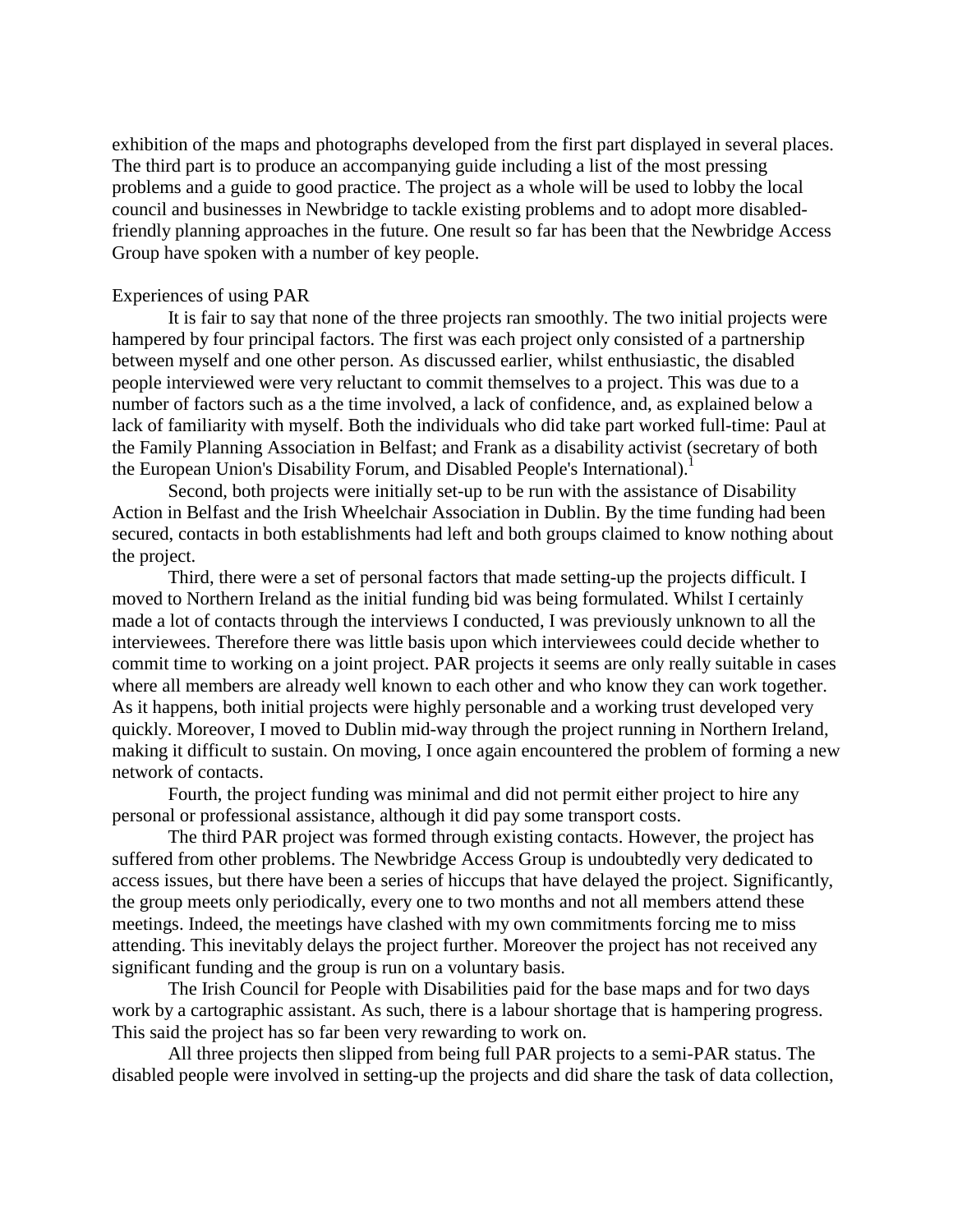but analysis and writing-up has largely been left to myself. Almost inevitably, given my familiarity with various literatures and professional research experience, the projects have reflected and been shaped by my opinions. As a consequence, whilst the projects alluded towards equal partnership, they have to varying degrees been directed by myself.

Despite these difficulties, I would argue however, that a 'third-space' (Routledge 1996) between researcher and researched, academic and activist, was occupied and that the projects have had partially successful outcomes with articles in internationally refereed journals. The extent to which the research will change the `practical' conditions of disabled people has yet to be assessed. At the least, it is hoped that the findings will influence health board officials in Northern Ireland, the Department of Education in Ireland, and the local councilors in Newbridge, and the policies they draw up and implement.

## Conclusion

 Whilst not denying that there has been, and will no doubt continue to be, high-quality, rigorous, scholarly, and critical studies of and for disabled people, the route of critical studies with disabled people needs to be more fully explored. It is clear from the analysis of the interview transcripts and my experiences of undertaking PAR projects that disabled people advocate the development and use of emancipatory and empowering research projects aimed at improving their lives in both practical and political ways. The paradox is, however, that despite the rhetoric most disabled people are unable or unwilling to actually contribute to full PAR projects.

 It is my suggestion therefore that a different strategy be adopted, but one that still seeks to be emancipatory and empowering. This strategy would be one of consultation. Here, disabled people would help to formulate and monitor the research project, providing constructive criticism at all stages, but the actual processes of data generation, data analysis and writing-up be undertaken by a professional researcher. The academic then would largely retain control of the research process, but a panel of disabled people would get the opportunity to shape the research agenda and correct misinterpretations of the data.

### Notes

1. Permission has been obtained to use people's real names.

 About the author: Dr. Rob Kitchin is a Lecturer in Human Geography at the National University of Ireland, Maynooth, where he teaches social geography. He has written five books and is the managing editor of the international journal Social and Cultural Geography. Email: <Rob.Kitchin@may.ie>.

# References

 Anderson, P. and Kitchin, R.M. (in press) "Disability and Sexuality: Access to Family Planning Services," *Social Science and Medicine*.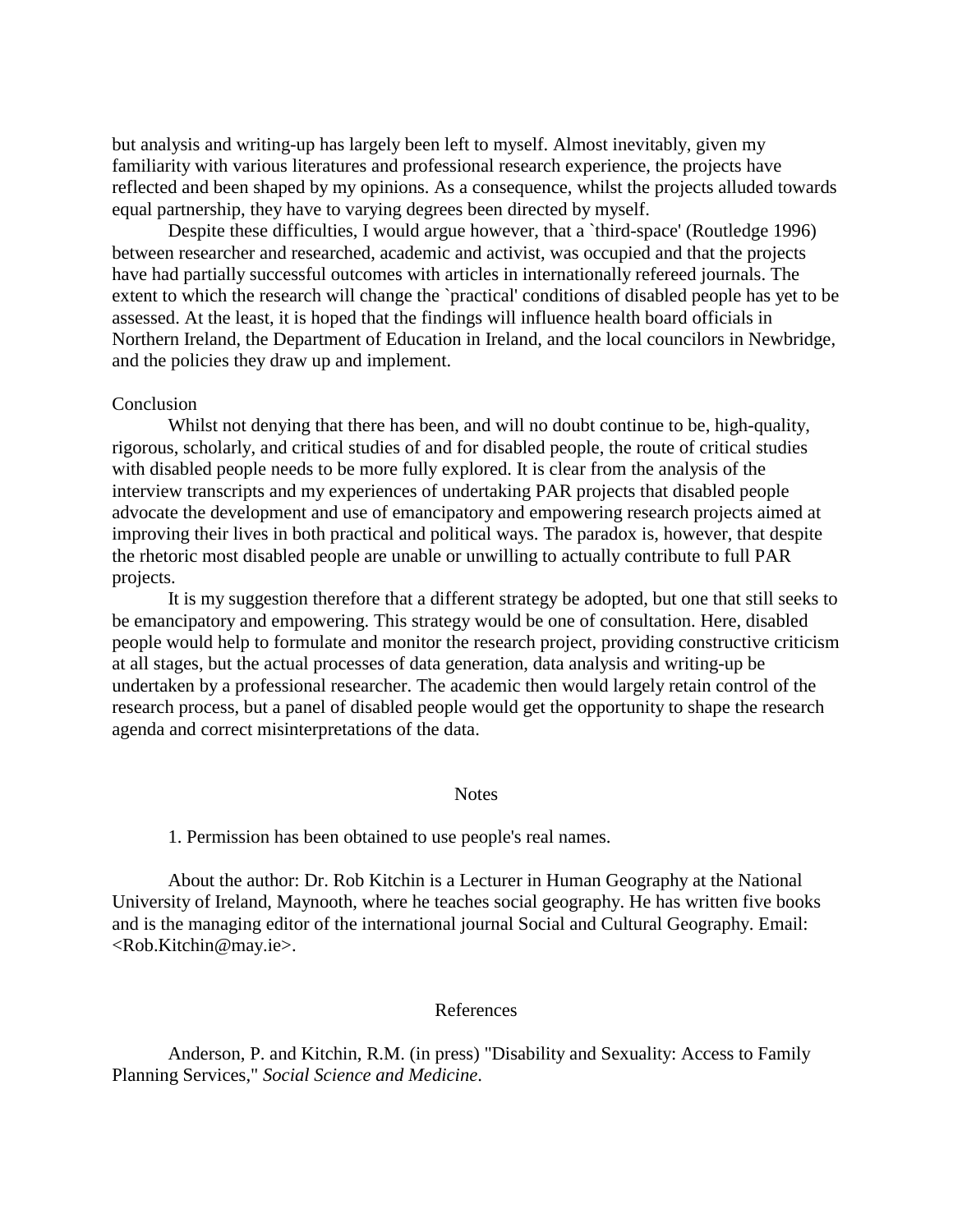Barnes, C. (1992) "Qualitative research: Valuable or irrelevant?" *Disability, Handicap and Society* 7, pp. 139-155.

 Barnes, C. and Mercer, G. (Eds) (1997) *Doing Disability Research*, University of Leeds, Leeds: Disability Press.

 Butler, R. (1994) "Geography and vision-impaired and blind populations," *Transactions of the Institute of British Geographers* 19: 366-368.

 Chouinard, V. (1997) "Editorial: Making space for disabling differences: challenging ableist geographies." *Environment and Planning D: Society and Space* 15: 2-6.

 Chouinard, V. (2000) "Getting ethical: For inclusive and engaged geographies of disability," *Ethics, Place and Environment* 3: 70-80.

 Dyck, I. (2000) "Putting ethical research into practice," *Ethics, Place and Environment* 3: 80-87.

 Gleeson, B.J. (1996) "A geography for disabled people?" *Transactions of the Institute of British Geographers* 21: 387-396.

 Gleeson, B. (2000) "Enabling geography: Exploring a new political-ethical ideal," *Ethics, Place and Environment* 3: 65-70.

 Golledge, R.G. (1993) "Geography and the disabled: A survey with special reference to vision impaired and blind populations," *Transactions of the Institute of British Geographers* 18: 63-85.

 Imrie, R.F. (1996) "Ableist geographies, disablist spaces: Towards a reconstruction of Golledge's geography and the disabled," *Transactions of the Institute of British Geographers* 21: 397-403.

 Kitchin, R.M. (1999a) "Ethics and morals in geographical studies of disability," in *Geography and Ethics: Journeys through a Moral Terrain*, Proctor, J. and Smith, D. (Eds), London & New York: Routledge, pp. 223-236.

Kitchin, R.M. (1999b) "Mapping disabled access," *Insite*, Aut/Winter 1999, 7-9.

 Kitchin, R.M. (2000) "The researched opinions on research: Disabled people and disability research," *Disability and Society* 15(1): 25-48.

 Kitchin, R.M. and Law, R. (2001) "The socio-spatial construction of (in)accessible public toilets," *Urban Studies* 38(2): 287-298.

 Kitchin, R.M. and Mulcahy, F. (1999) *Disability, Access to Education, and Future Opportunities*, Combat Poverty Agency, Dublin, pp. 32.

 Kitchin, R.M. and Tate, N. (1999) *Conducting Research in Human Geography: Theory, Methodology and Practice*, Prentice Hall.

 Oliver, M. (1992) "Changing the social relations of research production," *Disability, Handicap and Society* 7: 101-114.

 Oliver, M. (1999) "Final accounts and the parasite people," in *Disability Discourse*, Corker, M. and French, S. (Eds) Buckingham: Open University Press, pp. 183-191.

 Parr, H. (1997) "Naming names: Brief thoughts on disability and geography," *Area* 29: 173-176.

 Rioux, M. and Bach, M. (1994) *Disability is Not Measles: New Research Paradigms in Disability*, North York and Ontario: L'Institut Roeher.

 Routledge, P. (1996) "The third space as critical engagement," *Antipode* 28, 4: 399-419. Stone, E. and Priestley, M. (1995) "Parasites, pawns and partners: Disability research and